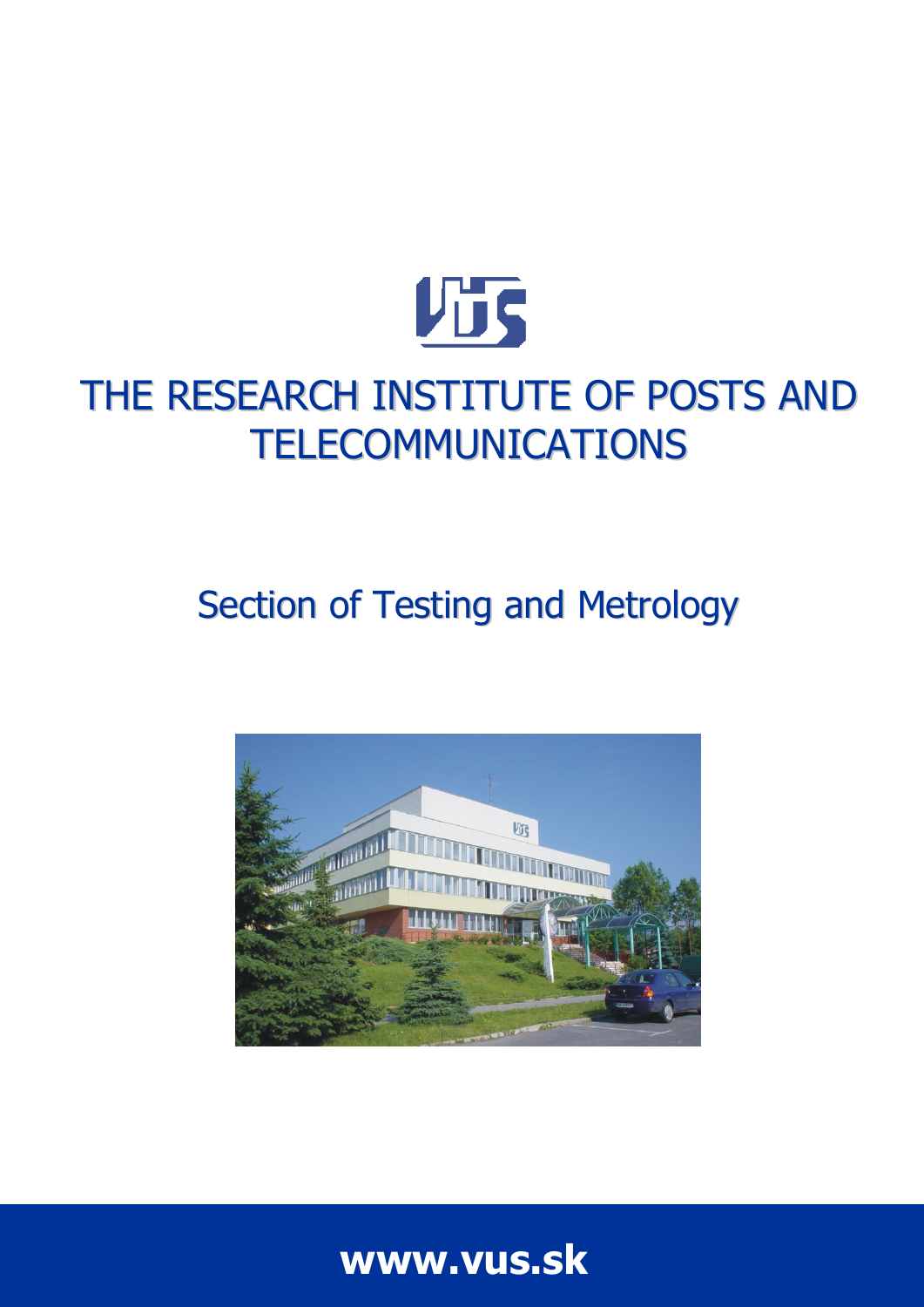### **The Research Institute of Posts and Telecommunications offers to the customers following services in its laboratories:**

### **Laboratory of radio equipment and electric safety:**

#### **Electric safety tests of electric and electronic equipment:**

- isolating transformers and safety isolating transformers,  $\bullet$
- output transformers of power supplies,
- equipment of cable distribution systems for television and sound signals,
- lights (except lights intended to the explosive environment), compact fluorescent lamps,
- audio, video and similar electronic equipment,
- electronic transducers for lamps,  $\bullet$
- electric appliances for households,  $\bullet$
- automatic equipment for household,  $\bullet$
- IT equipment,  $\bullet$
- uninterruptible power supplies,  $\bullet$
- radio transmitters,
- low-voltage switchgears,  $\bullet$
- primary cells,
- fire, heat and humidity tests of insulants,
- climatic tests in climatic range from  $-80$  to  $+150$  <sup>o</sup>C.

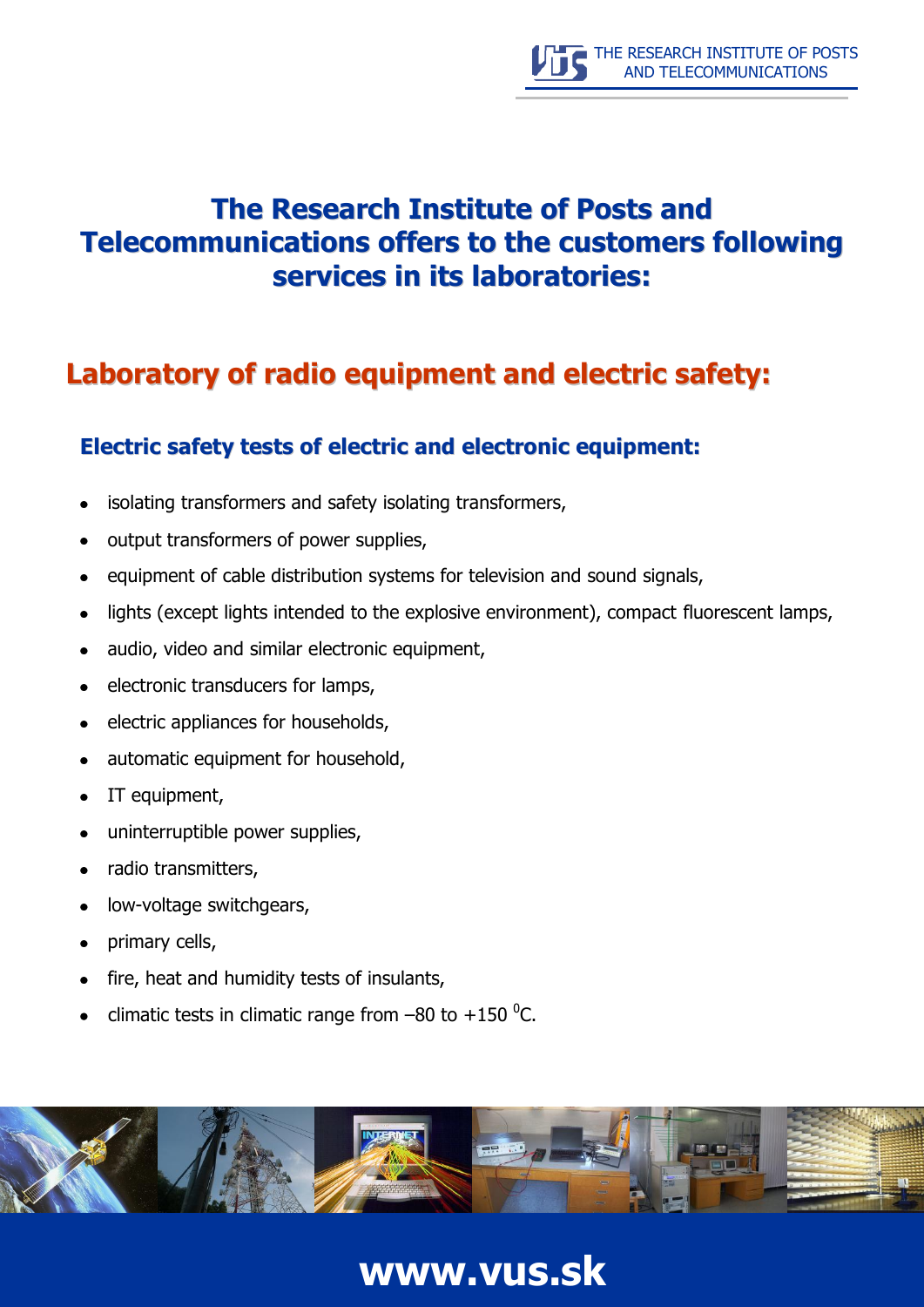#### **Laboratory of radio equipment services:**

- measurement of radio equipment parameters in the laboratory and at transmitter sites,
- consultancy in the area of radio equipment,
- measurement of cable distribution systems,
- drawing up of technical specifications of radio interfaces,
- drawing up of methodologies for measurement of radio equipment,
- measurement of electromagnetic field in the range 5 Hz 110 GHz (measurement at transmitters sites or in the laboratory),
- complete tests of radio equipment for purposes of conformity assessment and declaration of conformity,
- professional technical aid regarding conformity assessment, reviewing of documents necessary for drawing up and issuing of declaration of conformity pursuant to governmental provision No. 443/2001 Col. and pursuant to Directive R&TTE for affixing CE mark to the product,
- measurement and calculation of human exposure to electromagnetic fields,
- tests of all radio equipment in frequency range to 110 GHz according to customer's  $\bullet$ requirements or according to relevant standards and regulations,
- measurement of parameters of antennas at opened measuring point,
- measurement of parameters of antennas in frequency range to 110 GHz,
- assessment of DVB-T receivers.

### **Laboratory of electromagnetic compatibility:**

EMC Laboratory disposes of modern technique and technology for purposes of measurement of electromagnetic compatibility of electric and electronic equipment. It is equipped with automated test systems, anechoid chamber  $17.5$  m  $\times$  12 m  $\times$  8.5 m and two screened chambers  $3 \text{ m} \times 4 \text{ m} \times 2.5 \text{ m}$ .

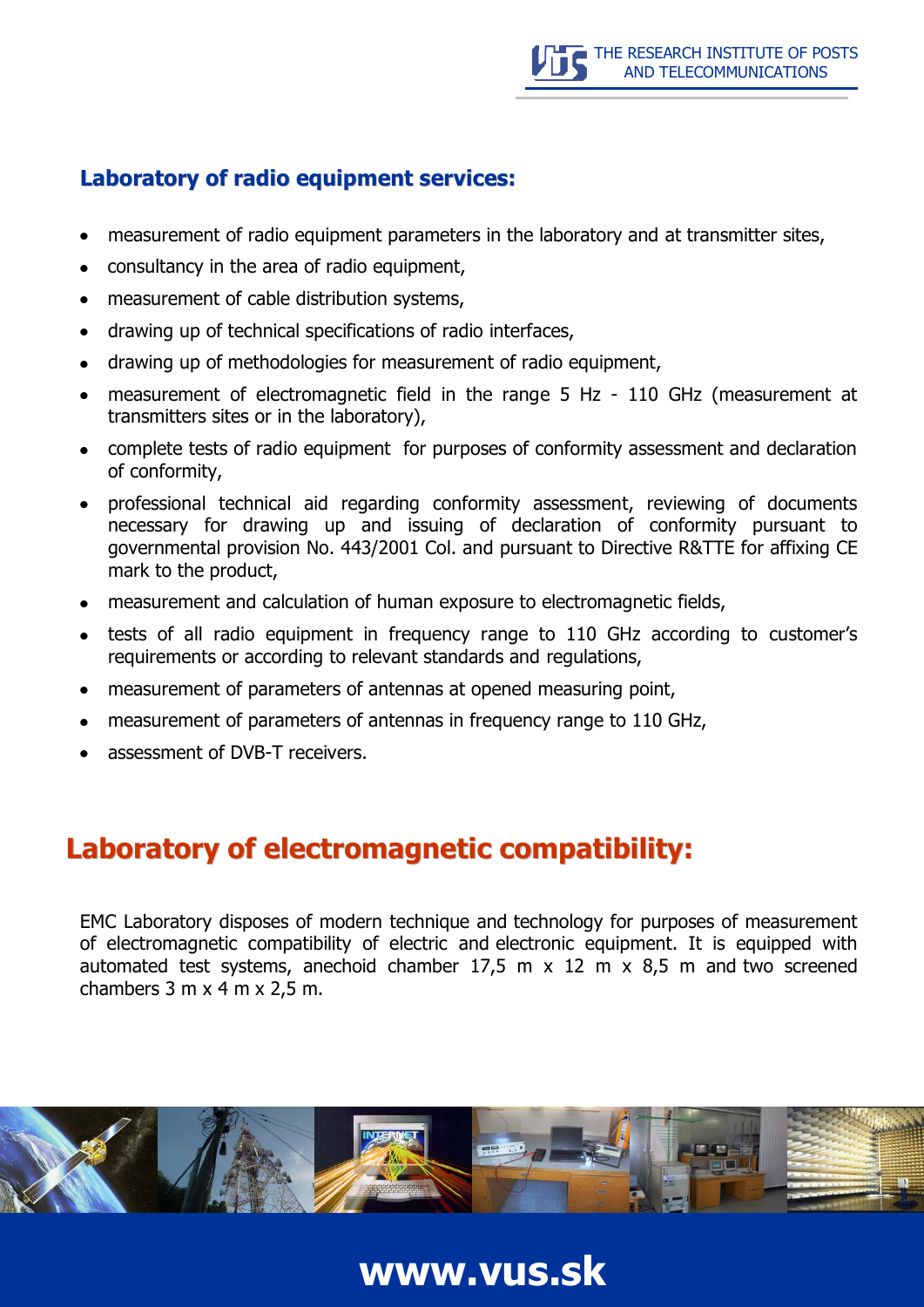#### **Executed tests:**

- low-frequency interference to low-voltage distribution mains
	- harmonic currents
	- voltage fluctuation and flicker,
- disturbing voltage (9 kHz 30 MHz),
- immunity to: electrostatic discharge, electromagnetic fields (80 MHz 2,4 GHz), disturbance indicated by high-frequency field (150 kHz to 1000 MHz), electrical fast transients, magnetic fields on mains frequency, decreases, short interruptions and voltage fluctuations, electrical fast transients and surge impulses of vehicles.

#### **Tested equipment:**

- equipment of cable distribution systems for television and sound signals and interactive multimedia services,
- IT equipment,
- electric and electronic equipment for household,
- telecommunication and radiocommunication equipment,  $\bullet$
- electrical appliances,
- medical and scientific equipment,  $\bullet$
- industrial equipment,  $\bullet$
- measuring and testing equipment,
- air and maritime equipment of security technique.

### **Laboratory of telecommunication equipment:**

#### **Executed tests:**

complete tests of network and terminal telecommunication equipment for purposes of conformity assessment,

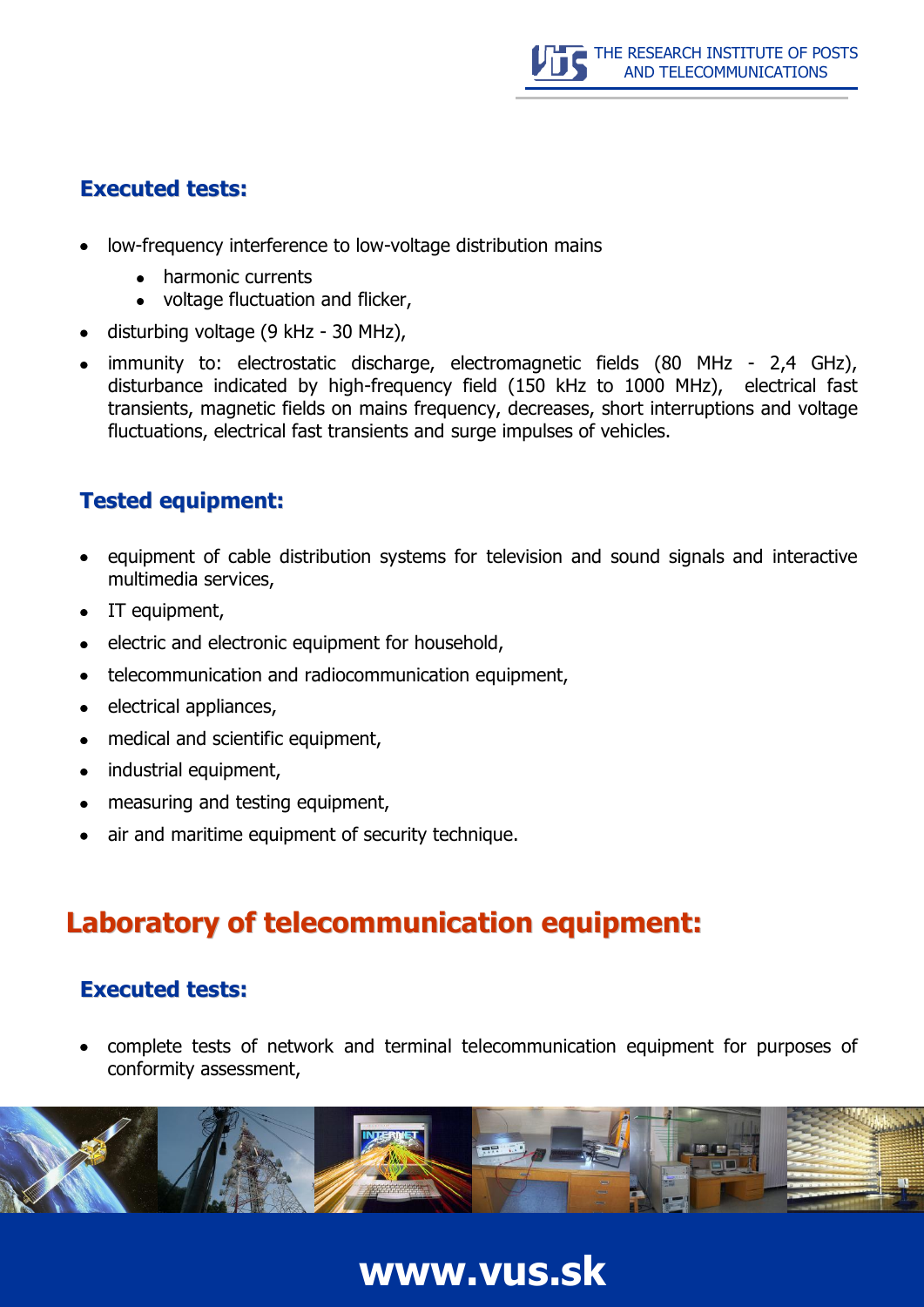- immunity tests of security components of equipment to overstrains and overcurrents,
- tests of electroacoustic parameters of voice analogue and digital and telecommunication networks,
- consultancy in the field of telecommunication equipment,
- education in the field of ISDN and SS7 signalizations, PHD, SDH, DWDM hierarchies, etc.,
- verification of conformity of technical security devices with security standard.

## **Calibration laboratory:**

#### **Calibrations:**

- high-frequency devices in frequency range to 40 GHz,
- electric constants (voltage, current, resistance and capacity),
- devices intended for revisions of electric installations and appliances and tools of measuring equipment (power meters, power sensors, interference meters, frequency meters, oscilloscopes, multimeters, generators, etc.).